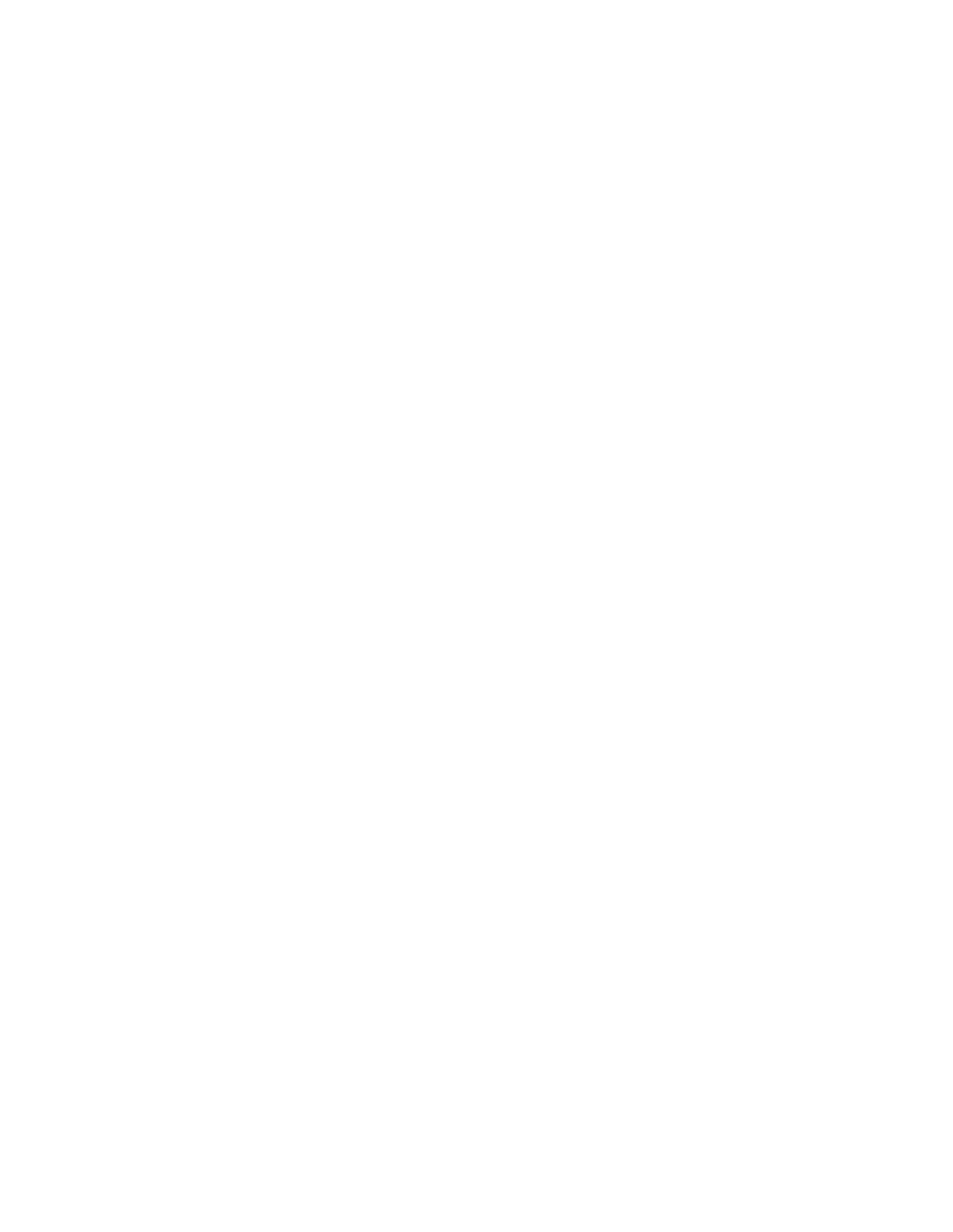This information is for customers or field service personnel who are upgrading to either an *AlphaServer* ES40 667 or 833MHz system.

If you have purchased an additional 667 or 833 MHz SMP CPU for a system, you do not need to read further. Install the add-on as described in Chapter 5 of the *AlphaServer ES40 Owner's Guide.*

**NOTE: The upgrade requires a minimum Rev E0\* system motherboard (54-25385- 01). If the board in your system is Rev D0\* or lower, call your local Field Service office or 1-800-OK-COMPAQ (1-800-652-6672) and inquire about FC0# 00-ES40 F002 for the ES40 system. Under this Field Change Order, Field Service will replace your system motherboard with Rev E0\* or higher at no cost to you. Follow the procedure on the next page to determine if the motherboard must be replaced. The system might also contain a motherboard (54-25385-02) of which the minimum revision is A01. If this is the case, then there is no need to replace the motherboard.**

## **Upgrade Kit**

1. The KN610-Bx upgrade kits contain the following components:

| Component                                             | <b>Part Number</b> | Quantity |
|-------------------------------------------------------|--------------------|----------|
| CPU card                                              | 54-30362-01        | ı        |
| Alpha Systems Firmware CD                             | QB-5VUAA-SA        | 1        |
| Upgrade documentation                                 | EK-KN610-UP        |          |
| Software license (optional – depends<br>on variation) |                    |          |

2. The KN610-Cx upgrade kits contain the following components:

| Component                                             | <b>Part Number</b> | Quantity |
|-------------------------------------------------------|--------------------|----------|
| CPU card                                              | 54-30362-B3        |          |
| Alpha Systems Firmware CD                             | QB-5VUAA-SA        |          |
| Upgrade documentation                                 | EK-KN610-UP        |          |
| Software license (optional – depends<br>on variation) |                    |          |

#### **Installation Tools**

The upgrade requires the following tools:

- Phillips #2 screwdriver (a magnetic screwdriver is recommended)
- Allen wrench (3 mm)
- Anti-static wrist strap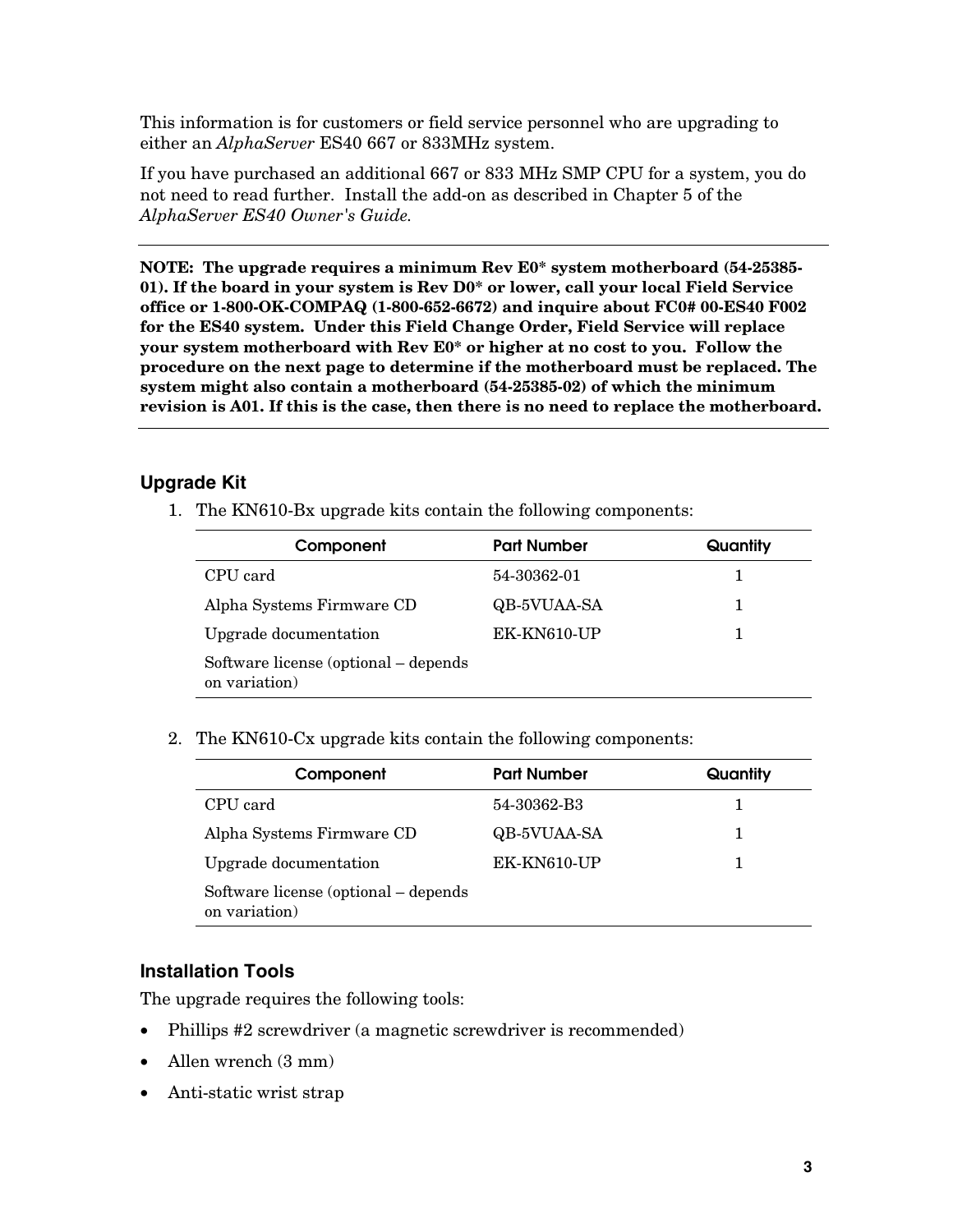### **Safety Warnings**

**! WARNING: To prevent injury, access is limited to persons who have appropriate technical training and experience. Such persons are expected to understand the hazards of working within this equipment and take measures to minimize danger to themselves or others. These measures include:**

**1. Remove any jewelry that may conduct electricity.**

**2. Power down the system and wait 2 minutes to allow components to cool.**

**3. Wear an anti-static wrist strap when handling internal components.**



**WARNING: To prevent injury, unplug the power cord from each power supply before installing components.**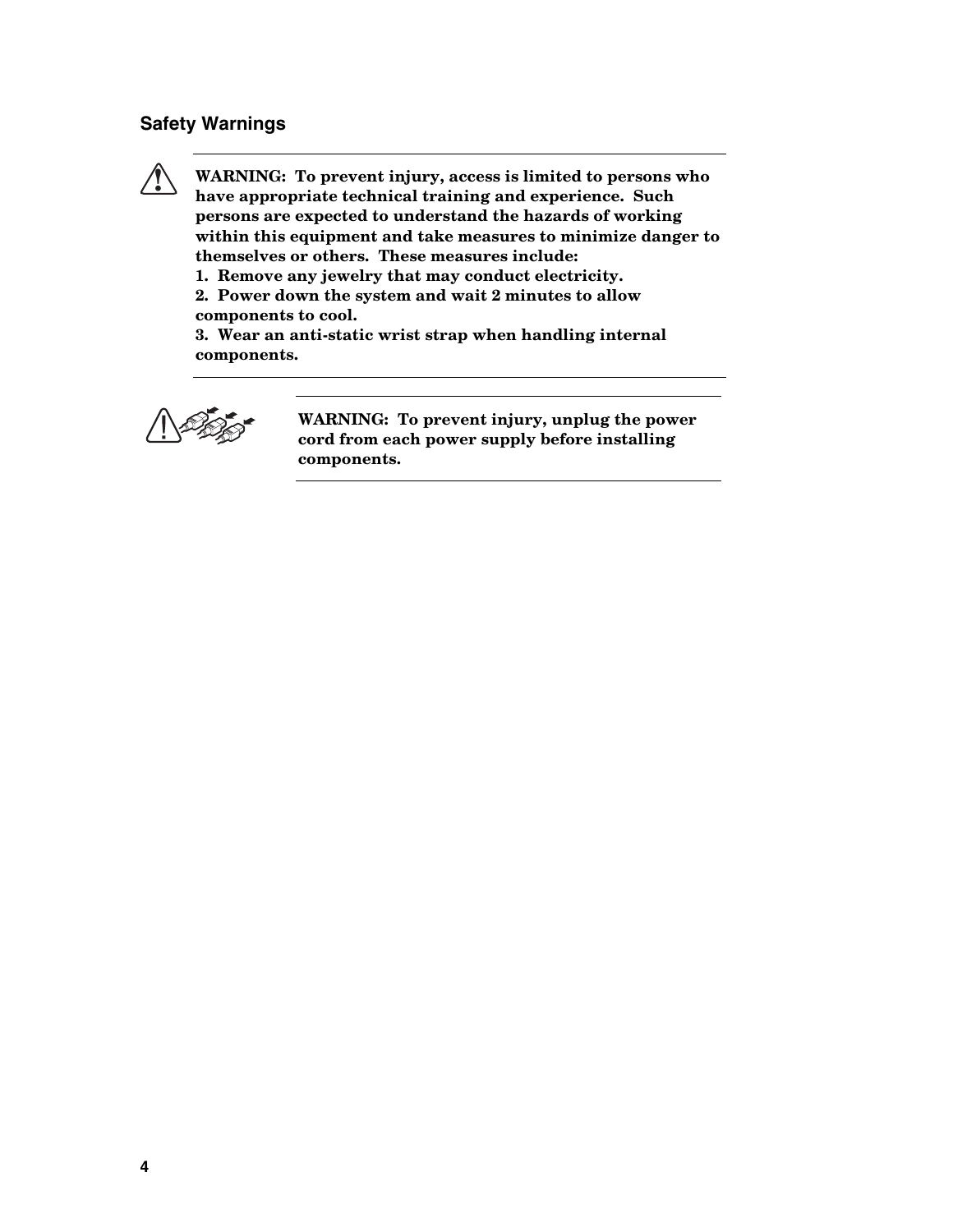### **Determining Whether to Replace the System Motherboard**

Check the revision of the motherboard before proceeding. If the revision of the 54- 25385-01 level is D0\* or lower, the board must be replaced before you perform the upgrade. If the motherboard is a 54-25385-02 revision A01, replacement of the motherboard is not needed.

- 1. Shut down the operating system and turn off power to the system. Unplug the power cord from each power supply.
- 2. Access the system chassis and remove the covers from the fan area and the system card cage as explained in the *Owner's Guide*.
- 3. Remove CPU0 to reveal a label on the system motherboard containing the part number (54-25385-01) and revision (see illustration). The minimum required revision level is E01.

#### **Required Action: For revisions lower than E01, Call your local Field Service office or 1-800-OK-COMPAQ (1-800-652-6672) and reference FC0# 00-ES40 F002 for the ES40 system.**

- 4. If the board revision is E01 or higher, replace CPU0, replace the covers, and plug the power cords into the power supplies.
- 5. Power up the system to the SRM console prompt and follow the upgrade procedure in the next section.